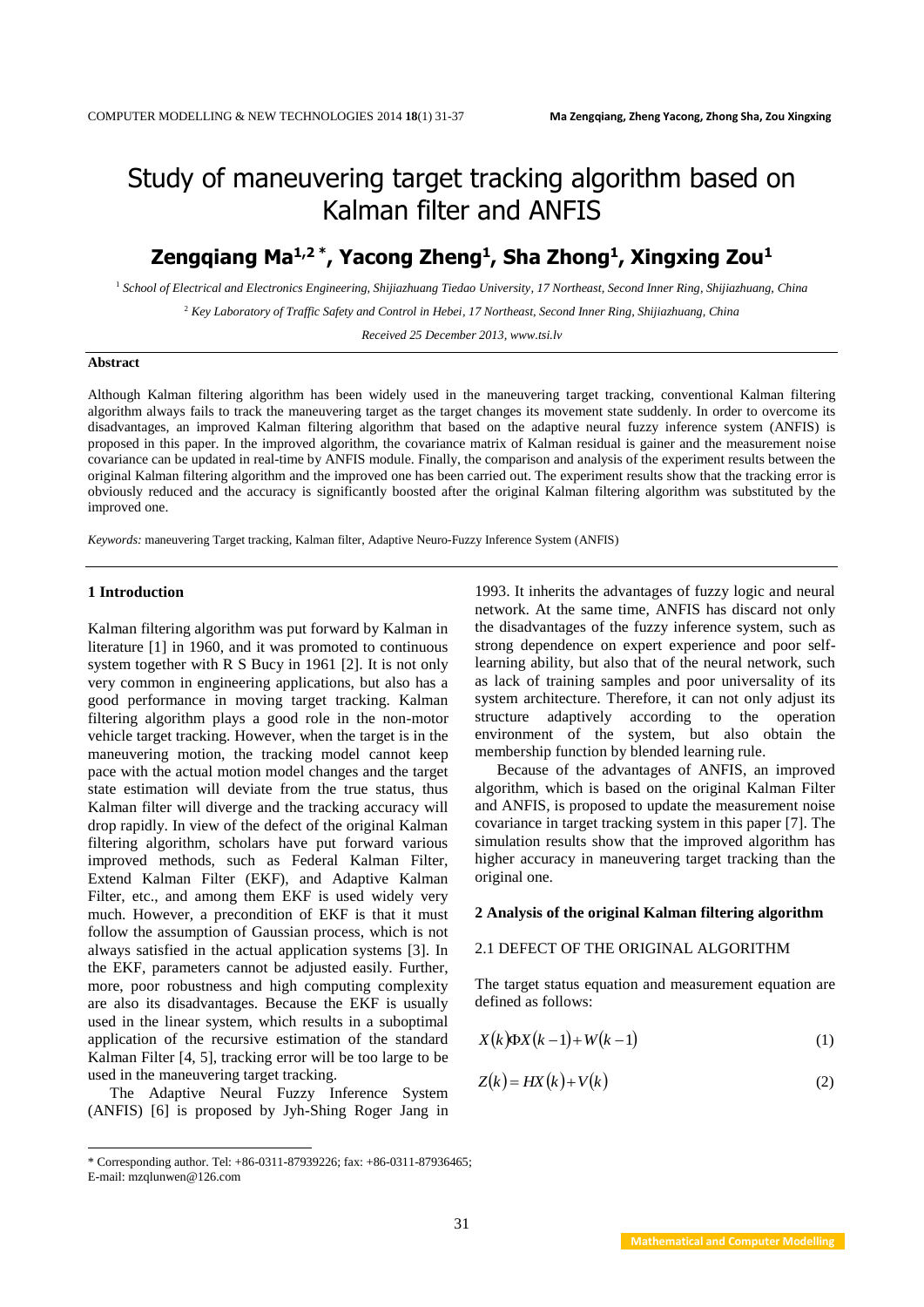In the status equation (1),  $X$  is a state vector and  $\Phi$ is a transition matrix of the system. In the measurement equation (2),  $Z$  is a measurement vector and  $H$  is a measurement matrix of the system.  $W(k)$  and  $V(k)$  are zero-mean Gaussian noises, representing system and measurement noise respectively with covariance *Q* and *R* .

Kalman filtering algorithm consists of two steps named prediction and measurement update. Based on the linear system above, the prediction step is derived as follows:

$$
\hat{X}(k|k-1) = \Phi \hat{X}(k-1|k-1)
$$
\n(3)

$$
P(k|k-1) = \Phi P(k-1|k-1)\Phi^{T} + Q(k-1)
$$
\n(4)

In formula (3),  $\hat{X}(k|k-1)$  is a state vector prediction,  $\hat{X}(k-1|k-1)$  is a state vector estimation of  $X(k-1)$  at time instant  $k-1$ . Formula (4) is an error covariance matrix of the prediction state, here,  $P(k-1|k-1)$  is an error covariance matrix of  $X(k-1)$  at time instant  $k-1$ .

The measurement update step is carried out by the following equations:

$$
\widetilde{Z}(k) = Z(k) - H\widehat{X}(k|k-1)
$$
\n(5)

$$
S(k) = HP(k|k-1)HT + R(k)
$$
\n(6)

$$
K(k) = P(k|k-1)H^{T}S^{-1}(k)
$$
\n(7)

$$
\hat{X}(k|k) = \hat{X}(k|k-1) + K(k)\tilde{Z}(k)
$$
\n(8)

$$
P(k) = (I - K(k)H)P(k|k-1)
$$
\n(9)

Kalman residual is denoted as  $\widetilde{Z}(k)$  and described as formula (5). The theoretical covariance matrix of it is showed as formula (6). In addition, Kalman gain is depicted in formula (7).  $\hat{X}(k|k)$  is a state estimation,  $P(k)$  is an estimation error covariance matrix. Compared with the formula (6), the observed covariance matrix of Kalman residual  $\hat{C}_2(k)$  can be obtained by the following formulas:

$$
E[\widetilde{Z}(k+1)] = \widetilde{\widetilde{Z}}(k+1) \tag{10}
$$

$$
E = \left[ \left( \tilde{Z}(j+1) - \overline{\tilde{Z}}(j+1) \right) \left( \tilde{Z}(k+1) - \overline{\tilde{Z}}(k+1) \right)^{T} \right]
$$
  
= 
$$
\begin{cases} \hat{C}_{2}(k+1), & k = j \\ 0, & k \neq j \end{cases}
$$
 (11)

It is can be known from formula (6) and (11) that there are differences between the observed covariance matrix and the theoretical value of Kalman residual. When the target moves at a constant speed, the mean value of Kalman residual is zero. However, this value will change when the target have accelerations. Then, the observed covariance matrix of Kalman residual will not be consistent with the theoretical one [8]. In addition, it is inferred that the covariance matrix of  $\tilde{Z}(k)$  is affected by the value of measurement noise covariance as indicated in formula (6). In order to remedy the flaws of the original method mentioned above, the improved algorithm is put forward to enhance tracking accuracy.

## 2.2 EXPERIMENT RESULT OF THE ORIGINAL ALGORITHM

In this paper, the original algorithm is applied to the simulation experiment of moving target tracking. Supposing that the initial position of the target is  $(x, y) = (0m, 0m)$ , the initial velocity is  $(v_x, v_y) = (50m/s, 50m/s)$ . The sample time is  $T = 2s$ . In the 10th sampling period  $(t = 20s)$  an instantaneous acceleration  $(a_x, a_y) = (10m/s, 10m/s)$  will be attached to the target, lasting 2*s* . Tracking results are showed in Figure 1.

Figure1 (b) shows that when the target moves at a uniform speed, the tracking accuracy is high, but the tracking error increased instantly and the tracking effect reduced suddenly after the speed of the moving target has been changed. From the [defects](javascript:showjdsw() of the original algorithm analyzed in 2.1, it is known that as the speed of the moving target changes, the mean value of the Kalman residual will change correspondingly. Moreover, it will cause the difference between the observed covariance matrix of the Kalman residual and the theoretical one, which will increase the filtering error. This is the main reason of Kalman filter performance drop rapidly. This paper presents a new method that based on ANFIS to improve the original Kalman filtering algorithm. The improved algorithm can update the measurement noise covariance matrix in real-time, then keep the observed value of the Kalman residual covariance consistent with the theoretical one, and finally, make the target tracking experiment getting a better result.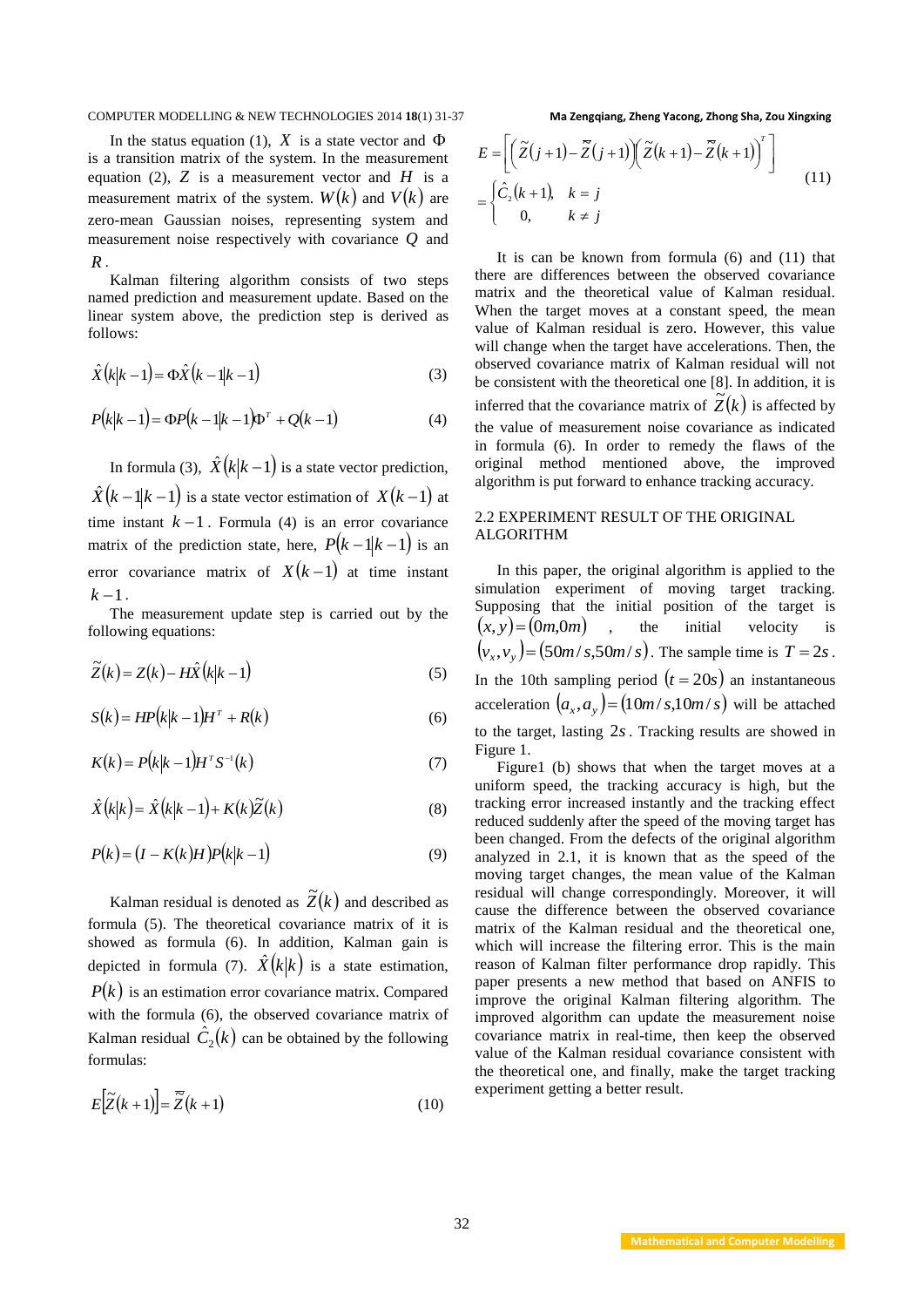

FIGURE 1 Experiment results of the original Kalman filtering algorithm in target tracking: a) Tracking displacement, b) Tracking error.

## **3 The improvement of Kalman filtering algorithm**

To overcome the limitation that the original algorithm, an improved IMM algorithm, which combining the original algorithm with an ANFIS module, is presented in this paper.

## 3.1 PRINCIPLE OF THE IMPROVED ALGORITHM

From the analysis of original algorithm and the simulation result showed in Figure 1 (b) we can know that the target maneuvering will cause the observed covariance inconformity with the theoretical value of the Kalman residual, the tracking accuracy will decline rapidly and Kalman filter will diverge. Formula (6) shows the measurement noise covariance can influence theoretical one, then the filtering effect will be affected also. So updating the measurement noise covariance can keep the observed covariance of the Kalman residual consistent with the theoretical one, and the tracking accuracy will be improved finally. Therefore, an improved Kalman filtering algorithm, in which the measurement noise covariance is updated in real-time by ANFIS, is proposed. The flow chart is showed as Figure  $\mathcal{D}$ 

In the improved algorithm, the theoretical covariance of Kalman residual is defined as:

$$
S(k) = HP(k|k-1)H^T + \hat{R}(k),
$$
\n(12)

where  $\hat{R}(k)$  takes the place of measurement noise covariance signed  $R(k)$  in the original algorithm. The symbol  $\hat{R}(k)$  is an estimate value of  $R(k)$ , which is updated by ANFIS in real-time.



FIGURE 2 Flow chart of the improved algorithm.

Applying Adaptive [9] Neural-Fuzzy Inference System (ANFIS) can produce fuzzy rules and adjust membership functions automatically based on data without experience of experts. Based on those advantages of the ANFIS module mentioned above, the tracking accuracy is evidently increased in the improved algorithm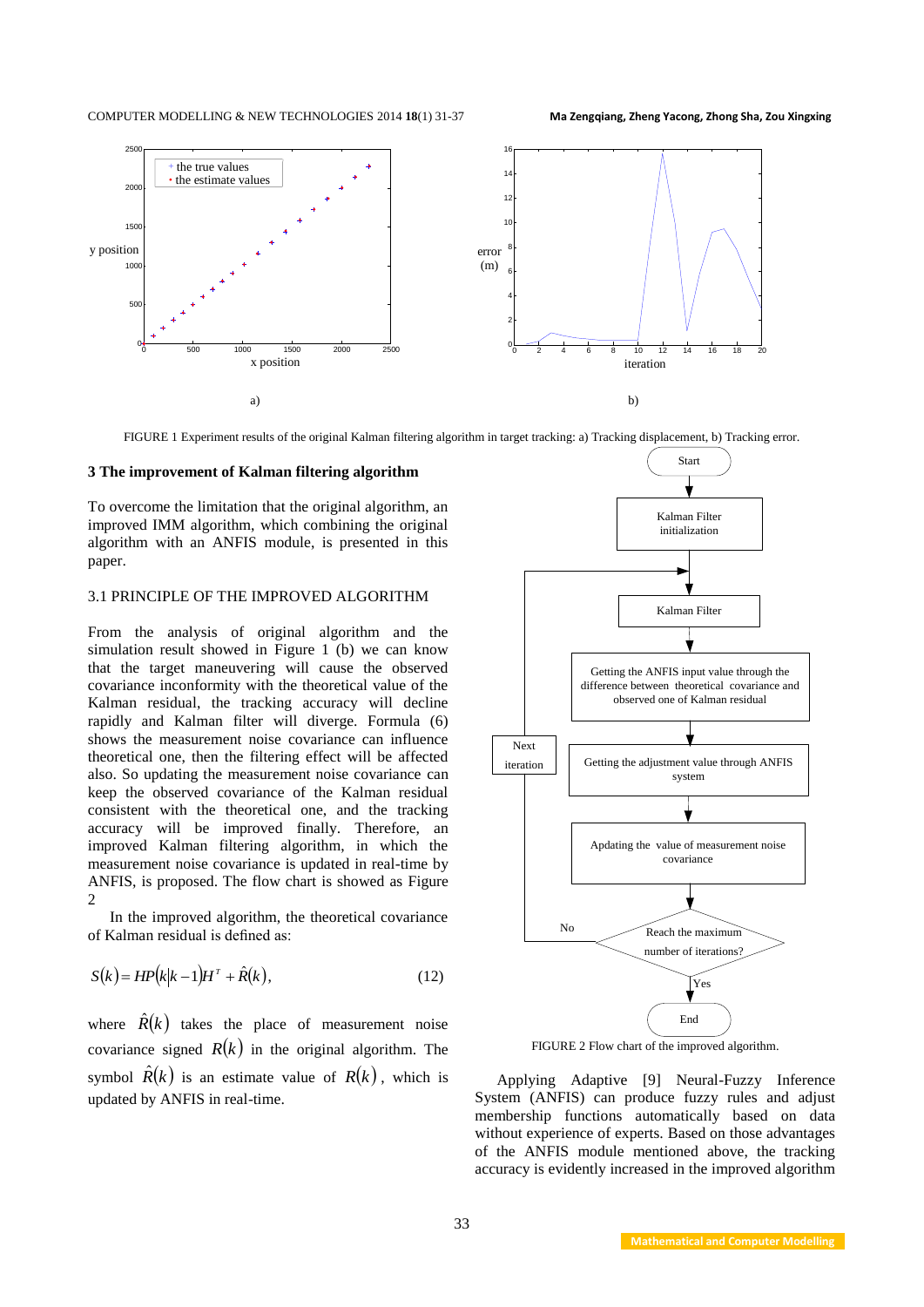by updating the value of system noise covariance in realtime.

added ANFIS module,  $\Delta R(k)$  will be adjusted to adapt to the target movement state variation.

The principle of the improved IMM algorithm is shown in Figure 3.  $D(k)$  is the input parameter of the



FIGURE 3 Principle of the improved algorithm.

## 3.2 DESIGN OF ANFIS SYSTEM

It can be known that the observed covariance disagrees with the theoretical value of the Kalman residual when the speed of the moving target changes in the original algorithm. In order to overcome the defect, the improved algorithm updates the [measurement noise covariance](http://dict.cnki.net/dict_result.aspx?searchword=%e6%b5%8b%e9%87%8f%e5%99%aa%e5%a3%b0%e5%8d%8f%e6%96%b9%e5%b7%ae&tjType=sentence&style=&t=measurement+noise+covariance) in real-time based on  $D(k)$  by ANFIS to ensure that the two values of the Kalman residual covariance are consistent with each other.

The variable  $D(k)$  is defined as:



[Measurement noise covariance](http://dict.cnki.net/dict_result.aspx?searchword=%e6%b5%8b%e9%87%8f%e5%99%aa%e5%a3%b0%e5%8d%8f%e6%96%b9%e5%b7%ae&tjType=sentence&style=&t=measurement+noise+covariance) can be updated as follows:

$$
\hat{R}(k) = R(k) + \Delta R(k) \tag{14}
$$

The input value is mapped into fuzzy sets in the universe of discourse. They are labelled as:  $N = Negative$ ,  $Z = Zero$ ,  $P = Positive$ . In this paper, the generalized bell shaped function has been chosen as the membership function to [characterize](http://dict.cnki.net/dict_result.aspx?searchword=%e8%a1%a8%e5%be%81&tjType=sentence&style=&t=characterized) fuzzy sets. The initial and final membership functions of the input parameter are showed as Figure 4:



FIGURE 4 Initial and final generalized bell shaped membership: a) Initial membership functions, b) Final membership functions.

According to formulas (6) (11) and (13), the value of  $D(k)$  is calculated. The value of  $\Delta R(k)$  is get by expert experience. In this way, a set of  $D(k)$  and  $\Delta R(k)$  are obtained. Finally, with these parameters defined above, the fuzzy rules [10] are expressed as follows:

> Rule 1 *if*  $D(k)$  is *N*, then  $\Delta R(k)$  is *N* Rule 2 *if*  $D(k)$  is *Z*, then  $\Delta R(k)$  is *Z*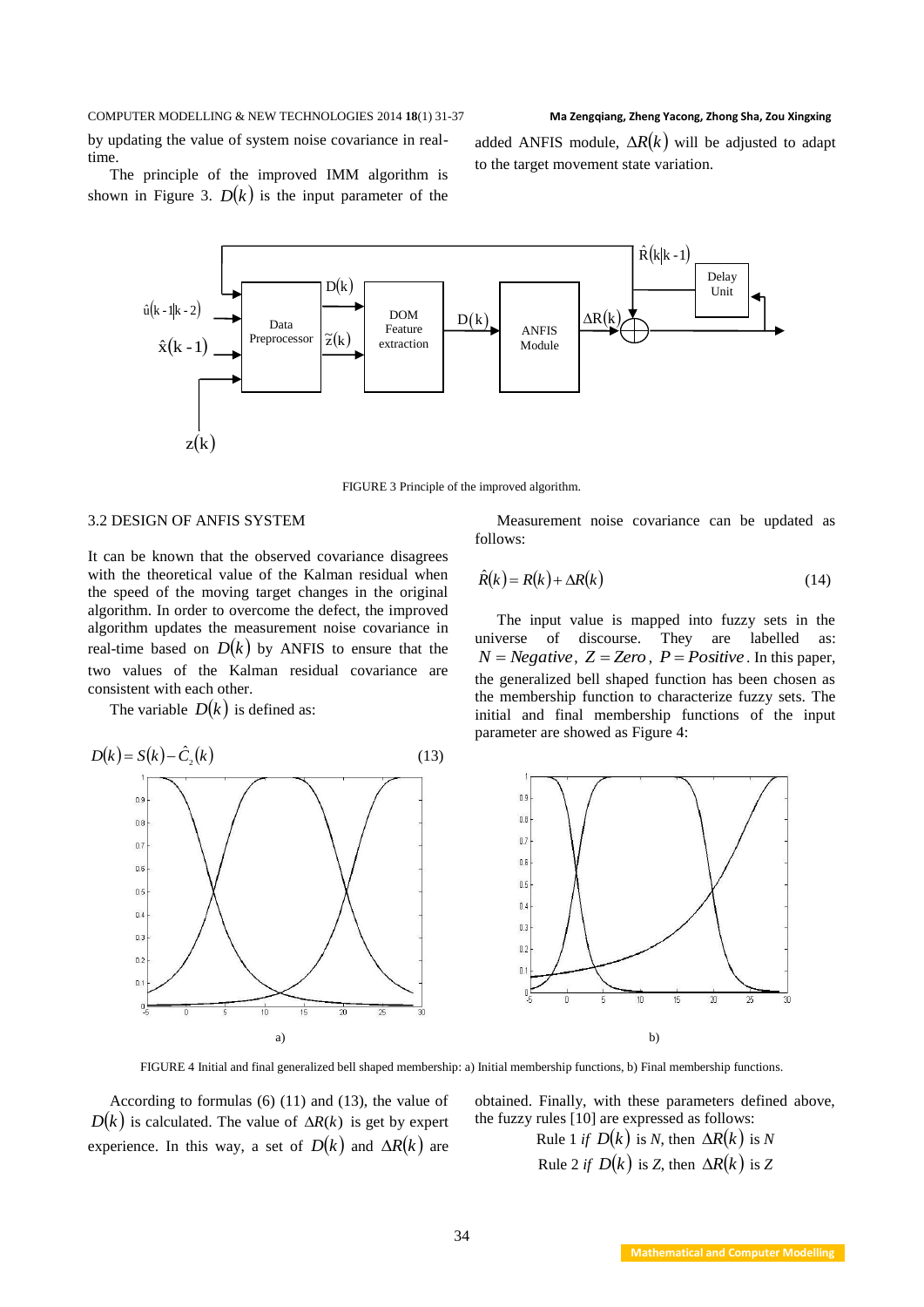Rule 3 if 
$$
D(k)
$$
 is P, then  $\Delta R(k)$  is P

Two data sets named  $D(k)$  and  $\Delta R(k)$  are generated by fuzzy rules mentioned above, which corresponding to the input and output parameters respectively for training of ANFIS. The parameters of ANFIS are showed as TABLE 1.

TABLE 1 ANFIS parameters

| ANFIS info:                       |  |  |
|-----------------------------------|--|--|
| Number of nodes:16                |  |  |
| Number of linear parameters: 6    |  |  |
| Number of nonlinear parameters:9  |  |  |
| Total number of parameters:15     |  |  |
| Number of training data pairs:110 |  |  |
| Number of checking data pairs:0   |  |  |
| Number of fuzzy rules:3           |  |  |

Because the fuzzy inference system based on Takagi-Sugeno is simple in algorithm and convenient to be realized, it is used in the two ANFIS modules. The generated ANFIS structure is showed as Figure 5.



FIGURE 5 Structure of ANFIS

## **4 Experiments comparison of the two algorithms**

## 4.1 EXPERIMENT RESULT COMPARISON

The improved Kalman filtering algorithm is applied to the simulation experiment of tracking maneuvering target. Both the initial state and the motion state of the

## target are the same as the previous experiment, that the initial position of the target is  $(x, y) = (0m, 0m)$ , the initial velocity is  $(v_x, v_y) = (50m/s, 50m/s)$ . An instantaneous acceleration  $(a_x, a_y) = (10m/s, 10m/s)$ will be attached to the target at time instant  $t = 20s$ , lasting  $2s$ . And the sample time is also  $T = 2s$ . Figure 6 is the result of target tracking error. In this figure, the experiment errors of the improved Kalman filtering algorithm and the traditional one are compared.

error (m)



FIGURE 6. Comparison of the estimation error curves

The simulation result shows that the error of original Kalman filtering algorithm is very big and is reduced effectively by the improved algorithm when the speed of the moving target changes. So the loss of the moving target have been prevented owe to the improved algorithm.

## 4.2 EXPERIMENT ERROR ANALYSIS

The experiment error of the algorithms before and after improved are given in Table 2. It shows that the error of the improved algorithm has obviously decreased compared to the original algorithm from 11th iterations. In addition, the error of the improved algorithm is 3/5 of the original one in general. The reason of improved tracking accuracy is that the measurement noise covariance is compensated in real-time, and the observed covariance of Kalman residual is corrected when the acceleration of target is change.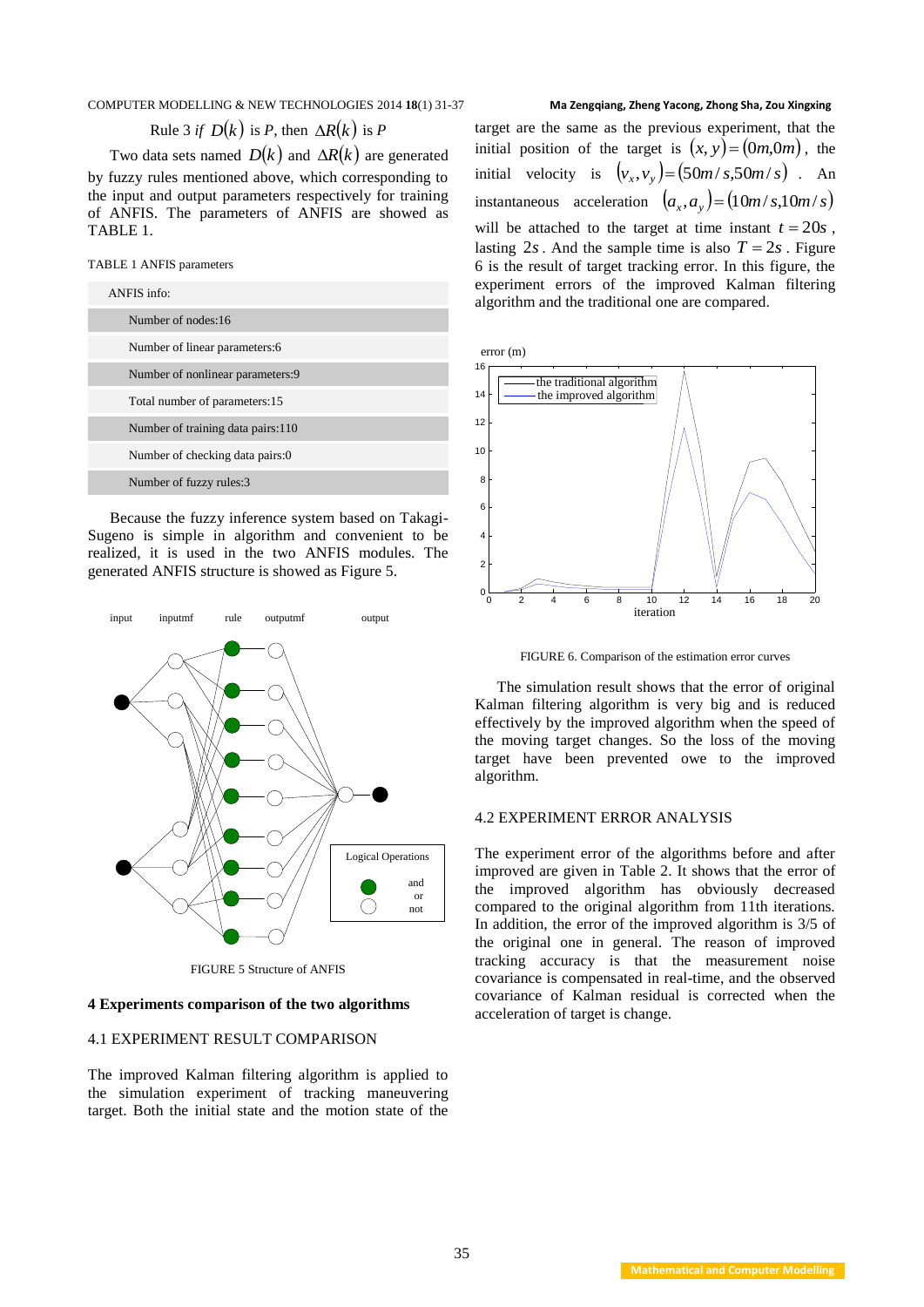TABLE 2 Experiment errors of the two algorithms

| <b>Iteration rounds</b> | Error before improved (a) | Error after improved (b) | b/a       |
|-------------------------|---------------------------|--------------------------|-----------|
| $\mathbf{1}$            | 0.04535                   | 0.02636                  | 0.5812569 |
| 2                       | 0.25667                   | 0.14942                  | 0.5821483 |
| $\mathfrak{Z}$          | 0.97354                   | 0.58923                  | 0.6052448 |
| $\overline{4}$          | 0.7369                    | 0.43314                  | 0.5877867 |
| 5                       | 0.55952                   | 0.32587                  | 0.5824099 |
| 6                       | 0.4435                    | 0.25693                  | 0.5793236 |
| $\overline{7}$          | 0.37398                   | 0.21707                  | 0.5804321 |
| 8                       | 0.34496                   | 0.20273                  | 0.5876913 |
| 9                       | 0.34515                   | 0.20525                  | 0.594669  |
| 10                      | 0.35542                   | 0.21134                  | 0.5946204 |
| 11                      | 8.21708                   | 6.37459                  | 0.7757731 |
| 12                      | 15.64758                  | 11.60113                 | 0.7414009 |
| 13                      | 9.93892                   | 6.5259                   | 0.6566005 |
| 14                      | 1.1217                    | 0.34532                  | 0.3078541 |
| 15                      | 5.7885                    | 5.16354                  | 0.8920342 |
| 16                      | 9.2082                    | 7.04156                  | 0.7647054 |
| 17                      | 9.48966                   | 6.59441                  | 0.6949048 |
| 18                      | 7.77816                   | 4.90665                  | 0.630824  |
| 19                      | 5.27737                   | 2.94023                  | 0.5571393 |
| 20                      | 2.87997                   | 1.29959                  | 0.4512512 |
| Average                 | 3.9891065                 | 2.770513                 | 0.6174035 |

## **5 Conclusions**

Firstly, the principle of the original Kalman filtering algorithm for maneuvering target tracking and its defects are introduced in this paper. Then, an improved Kalman filtering algorithm based on ANFIS is proposed. In the improved algorithm, because the value of measurement noise covariance is updated in real time by ANFIS module, the theoretical value of the Kalman residual covariance can keep space with the observed one. Finally, the simulation experiments are carried out and the tracking error are quantitatively analysed. The results show that the accuracy of the maneuvering target tracking has been increased obviously, when the original Kalman filtering algorithm is replaced with the improved one.

However, the improved algorithm still has some flaws. For example, the tracking accuracy of the improved algorithm will be influenced greatly by the parameters of ANFIS. So, further research is needed to gain the rules that how the parameters influence the tracking accuracy in the future.

## **Acknowledgments**

This research is supported by Scientific Research Fund of Hebei Provincial Education Department (ZH2012063), National Training Programs of Innovation and Entrepreneurship for Undergraduates (201210107005) and National Natural Science Foundation of China (11372199, 51208318).

## **References**

- [1] Kalman R E A 1960 New Approach to Linear Filtering and Prediction Problems. *Transactions of the ASME-Journal of Basic Engineering Series D* **82** 35-45
- [2] Kalman R E, Bucy R S 1961 New Results in Linear Filtering and Prediction Theory. *Transactions of the ASME Journal of Basic Engineering. Series D* **83** 95-107
- [3] Rigatos G G 2012 Nonlinear Kalman Filters and Particle Filters for integrated navigation of unmanned aerial vehicles. *Robotics and Autonomous Systems* **60** 978-95
- [4] Rigatos G G 2008 Particle Filtering for state estimation in industrial robotic systems. *Journal of Systems and Control Engineering.* **222**(6) 437–55
- [5] Rigatos G G, Tzafestas S G 2007 Extended Kalman Filtering for Fuzzy Modelling and Multi-Sensor Fusion. *Mathematical and Computer Modelling of Dynamical Systems* **13** 251–66
- [6] Jang J S R 1993 ANFIS:Adaptive-Network-Based Fuzzy Inference System. *IEEE Transactions on Systems,Man and Cybernetics* **23**(3) 665-85
- [7] [Xu](http://www.engineeringvillage.com/controller/servlet/Controller?CID=quickSearchCitationFormat&searchWord1=%7bXu%2C+Yan-Ke%7d§ion1=AU&database=1&yearselect=yearrange&sort=yr) Y K, [Liang X](http://www.engineeringvillage.com/controller/servlet/Controller?CID=quickSearchCitationFormat&searchWord1=%7bLiang%2C+Xiao-Geng%7d§ion1=AU&database=1&yearselect=yearrange&sort=yr) G, [Jia](http://www.engineeringvillage.com/controller/servlet/Controller?CID=quickSearchCitationFormat&searchWord1=%7bJia%2C+Xiao-Hong%7d§ion1=AU&database=1&yearselect=yearrange&sort=yr) X H 2013 Adaptive maneuvering target state estimation algorithm based on ANFIS. *Systems Engineering and Electronic* **35**(2) 250-55
- [8] Ramazan H, Mohammad T, [Ali](http://www.engineeringvillage.com/controller/servlet/Controller?CID=quickSearchCitationFormat&searchWord1=%7bNekoui%2C+Mohammad+Ali%7d§ion1=AU&database=1&yearselect=yearrange&sort=yr) N M 2011 A novel adaptive neurofuzzy unscented kalman filter for slam. *International Journal of Humanoid Robotics* **8**(1) 223-43
- [9] Zhangsong Shi, Pixu [Zhang,](http://www.engineeringvillage.com/search/results/quick.url?CID=quickSearchCitationFormat&searchWord1=%7BZhang,+Pixu%7D§ion1=AU&database=1&yearselect=yearrange&sort=yr) [Shen](http://www.engineeringvillage.com/search/results/quick.url?CID=quickSearchCitationFormat&searchWord1=%7BWang,+Shen%7D§ion1=AU&database=1&yearselect=yearrange&sort=yr) Li, [Rui](http://www.engineeringvillage.com/search/results/quick.url?CID=quickSearchCitationFormat&searchWord1=%7BLi,+Rui%7D§ion1=AU&database=1&yearselect=yearrange&sort=yr) Wang 2012 An adaptive tracking algorithm of maneuvering target. *Advanced Materials Research: Manufacturing Science and Technology* **383-390** 2179-83
- [10]Escamilla A P J, Mort N 2002 Multi-sensor data fusion architecture based on adaptive Kalman filters and fuzzy logic performance assessment. *Proceedings of the Fifth International Conference on Information Fusion* **2** 1542-49